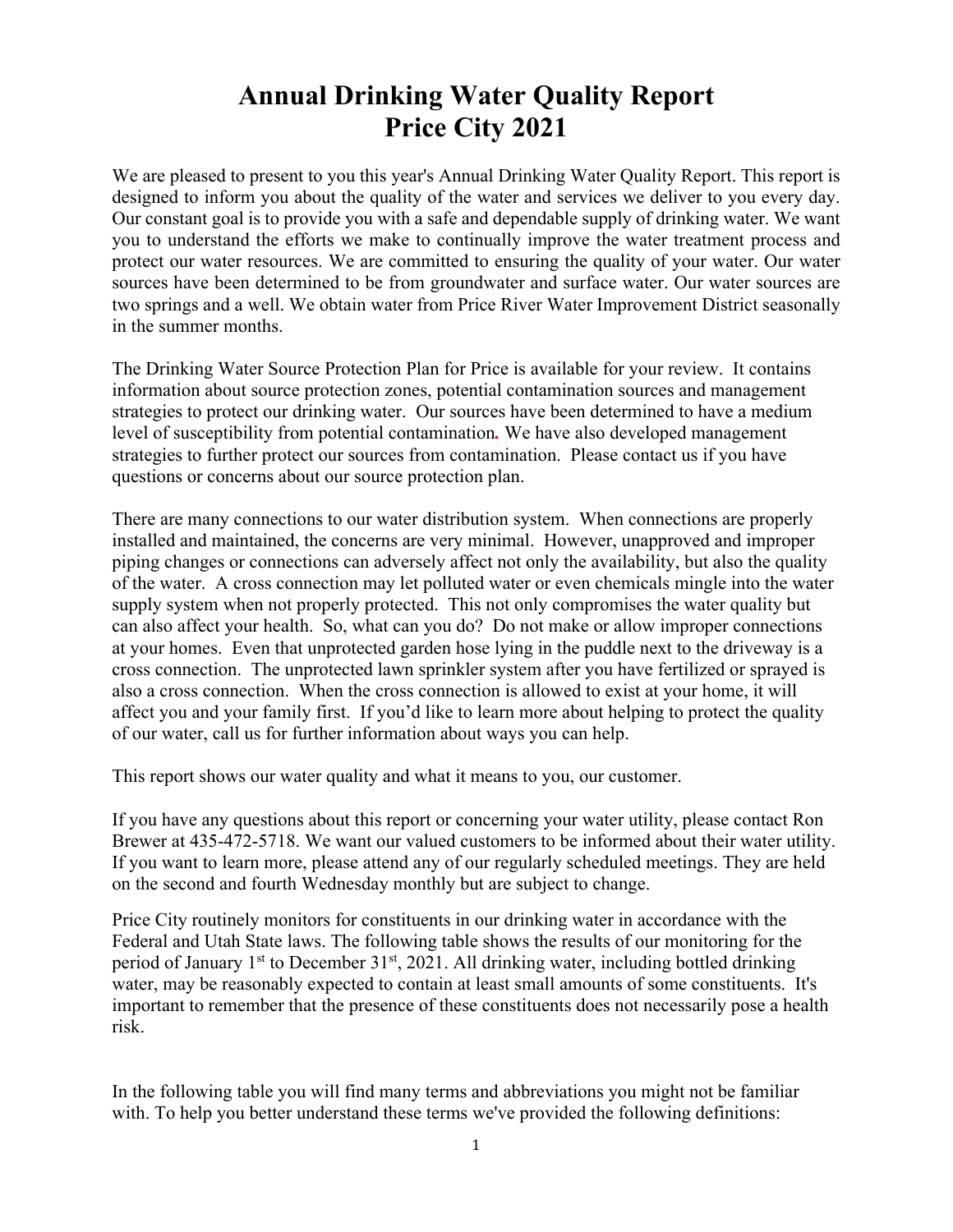*Non-Detects (ND)* - laboratory analysis indicates that the constituent is not present.

*ND/Low - High -* For water systems that have multiple sources of water, the Utah Division of Drinking Water has given water systems the option of listing the test results of the constituents in one table, instead of multiple tables. To accomplish this, the lowest and highest values detected in the multiple sources are recorded in the same space in the report table.

*Parts per million (ppm) or Milligrams per liter (mg/l)* - one part per million corresponds to one minute in two years or a single penny in \$10,000.

*Parts per billion (ppb) or Micrograms per liter (ug/l)* - one part per billion corresponds to one minute in 2,000 years, or a single penny in \$10,000,000.

*Parts per trillion (ppt) or Nanograms per liter (nanograms/l)* - one part per trillion corresponds to one minute in  $2,000,000$  years, or a single penny in  $$10,000,000,000$ .

*Parts per quadrillion (ppq) or Picograms per liter (picograms/l)* - one part per quadrillion corresponds to one minute in 2,000,000,000 years or one penny in \$10,000,000,000,000.

*Picocuries per liter (pCi/L)* - picocuries per liter is a measure of the radioactivity in water.

*Millirems per year (mrem/yr)* - measure of radiation absorbed by the body.

*Million Fibers per Liter (MFL)* - million fibers per liter is a measure of the presence of asbestos fibers that are longer than 10 micrometers.

*Nephelometric Turbidity Unit (NTU)* - nephelometric turbidity unit is a measure of the clarity of water. Turbidity in excess of 5 NTU is just noticeable to the average person.

*Action Level (AL)* - the concentration of a contaminant which, if exceeded, triggers treatment or other requirements which a water system must follow.

*Treatment Technique (TT)* - A treatment technique is a required process intended to reduce the level of a contaminant in drinking water.

*Maximum Contaminant Level (MCL)* - The "Maximum Allowed" (MCL) is the highest level of a contaminant that is allowed in drinking water. MCLs are set as close to the MCLGs as feasible using the best available treatment technology.

*Maximum Contaminant Level Goal (MCLG)* - The "Goal"(MCLG) is the level of a contaminant in drinking water below which there is no known or expected risk to health. MCLGs allow for a margin of safety.

*Maximum Residual Disinfectant Level (MRDL)* - The highest level of a disinfectant allowed in drinking water. There is convincing evidence that addition of a disinfectant is necessary for control of microbial contaminants. 

*Maximum Residual Disinfectant Level Goal (MRDLG)* - The level of a drinking water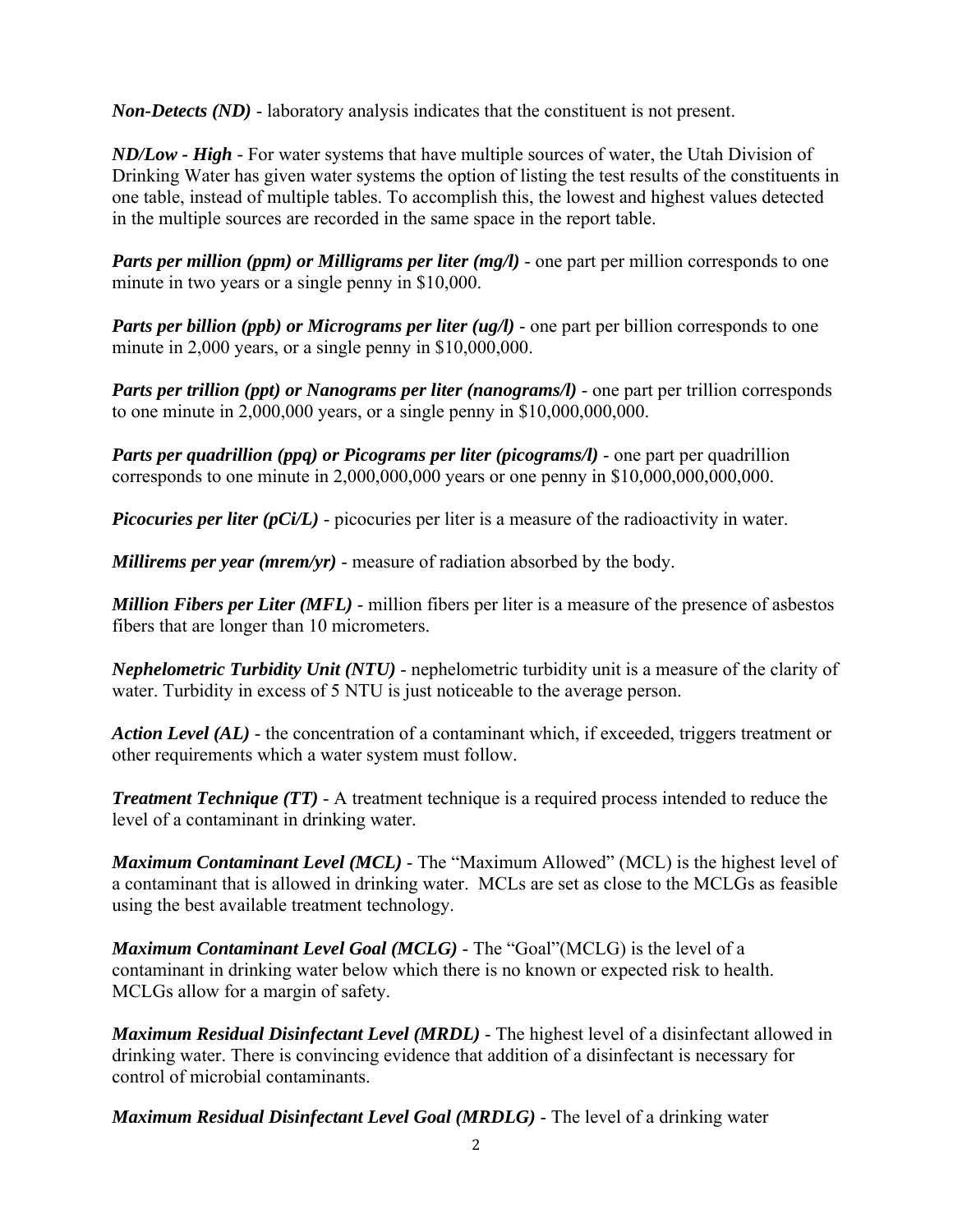disinfectant below which there is no known or expected risk to health. MRDLGs do not reflect the benefits of the use of disinfectants to control microbial contaminants.

*Date*- Because of required sampling time frames i.e. yearly, 3 years, 4 years and 6 years, sampling dates may seem out-dated.

*Waivers (W)*- Because some chemicals are not used or stored in areas around drinking water sources, some water systems have been given waivers that exempt them from having to take certain chemical samples, these waivers are also tied to Drinking Water Source Protection Plans.

| <b>TEST RESULTS</b>                                                     |                  |                                      |                     |              |                                                                                                                                         |                   |                                                                                                                                       |  |  |
|-------------------------------------------------------------------------|------------------|--------------------------------------|---------------------|--------------|-----------------------------------------------------------------------------------------------------------------------------------------|-------------------|---------------------------------------------------------------------------------------------------------------------------------------|--|--|
| Contaminant                                                             | Violation<br>Y/N | Level<br>Detected<br>ND/Low-<br>High | Unit<br>Measurement | <b>MCLG</b>  | <b>MCL</b>                                                                                                                              | Date<br>Sampled   | Likely Source of<br>Contamination                                                                                                     |  |  |
| <b>Microbiological Contaminants</b>                                     |                  |                                      |                     |              |                                                                                                                                         |                   |                                                                                                                                       |  |  |
| Total Coliform Bacteria                                                 | N                | N <sub>D</sub>                       | N/A                 | $\theta$     | Presence of<br>coliform bacteria<br>in 5% of monthly<br>samples                                                                         | 2021              | Naturally present in the<br>environment                                                                                               |  |  |
| Fecal coliform and<br>E.coli                                            | $\overline{N}$   | $\overline{ND}$                      | N/A                 | $\theta$     | If a routine sample<br>and repeat sample<br>are total coliform<br>positive, and one<br>is also fecal<br>coliform or E. coli<br>positive | 2021              | Human and animal fecal<br>waste                                                                                                       |  |  |
| Turbidity<br>for Ground Water                                           | N                | 0.15                                 | <b>NTU</b>          | N/A          | 5                                                                                                                                       | 2019              | Soil runoff                                                                                                                           |  |  |
| Turbidity for Surface<br>Water                                          | N                | 0.37                                 | <b>NTU</b>          | N/A          | $0.3$ in at least $95%$<br>of the samples and<br>must never exceed<br>1.0                                                               | 2021              | Soil Runoff<br>(highest single measurement<br>& the lowest monthly<br>percentage of samples<br>meeting the turbidity limits)          |  |  |
| <b>Inorganic Contaminants</b>                                           |                  |                                      |                     |              |                                                                                                                                         |                   |                                                                                                                                       |  |  |
| Arsenic                                                                 | N                | $ND-1$                               | ppb                 | $\mathbf{0}$ | 10                                                                                                                                      | 2019              | Erosion of natural deposits;<br>runoff from orchards; runoff<br>from glass and electronics<br>production wastes                       |  |  |
| Barium                                                                  | ${\bf N}$        | $49 - 101$                           | ppb                 | 2000         | 2000                                                                                                                                    | 2019              | Discharge of drilling wastes;<br>discharge from metal<br>refineries; erosion of natural<br>deposits                                   |  |  |
| Carbon, Total Organic<br>(TOC)                                          | N                | $2 - 6$                              | ppm                 | NA           | <b>TT</b>                                                                                                                               | 2021              | Naturally present in the<br>environment                                                                                               |  |  |
| Copper<br>90% results<br>a.<br>$#$ of sites that<br>b.<br>exceed the AL | $\overline{N}$   | a.91<br>b.0                          | ppb                 | 1300         | $AL=1300$                                                                                                                               | $\overline{2020}$ | Corrosion of household<br>plumbing systems; erosion of<br>natural deposits                                                            |  |  |
| Fluoride                                                                | $\overline{N}$   | 125-168                              | ppb                 | 4000         | 4000                                                                                                                                    | 2019              | Erosion of natural deposits;<br>water additive which<br>promotes strong teeth;<br>discharge from fertilizer and<br>aluminum factories |  |  |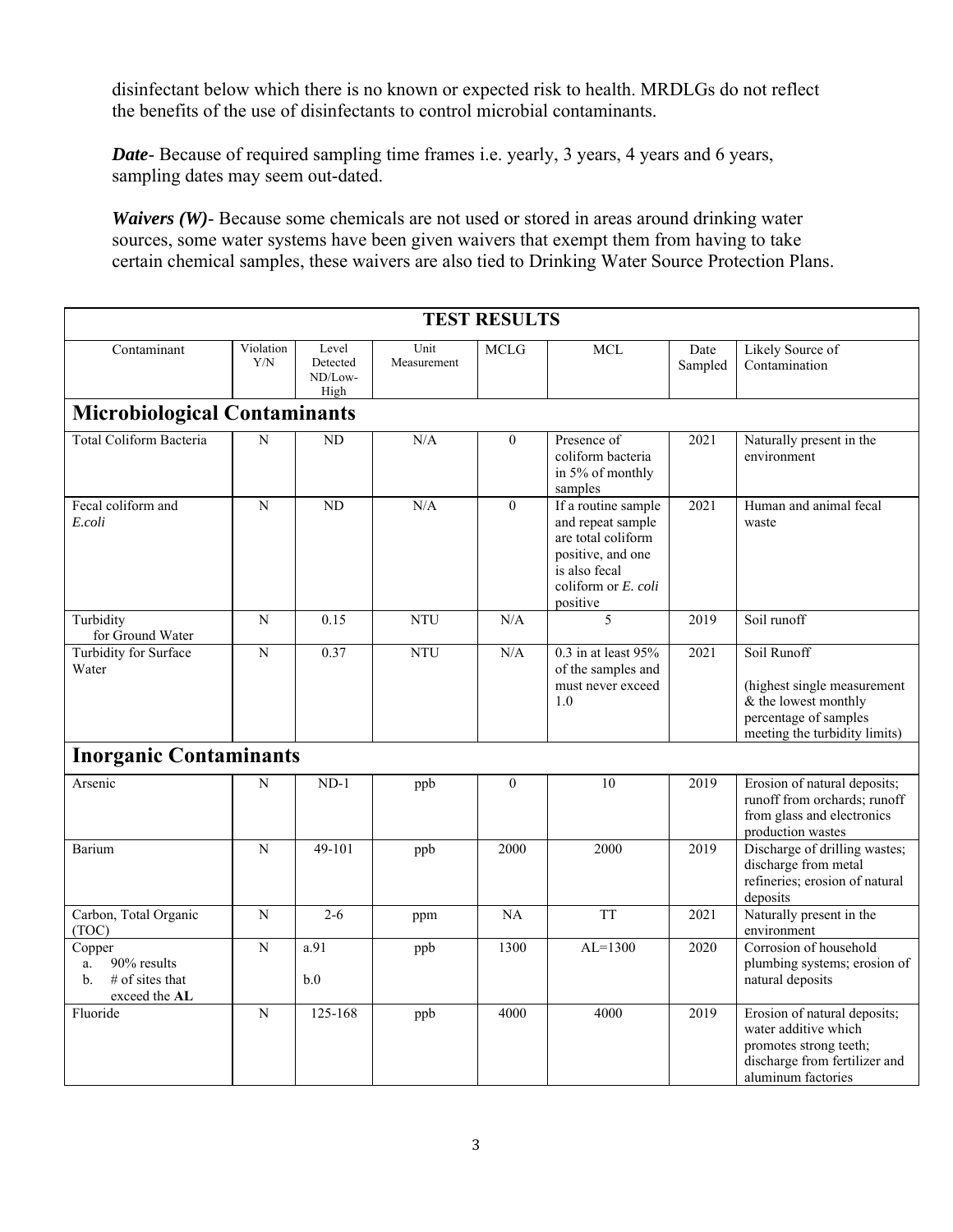| Lead<br>90% results<br>a.<br>$#$ of sites that exceed<br>b.<br>the AL                                                                                                                                                                    | N           | a.4<br>b.0    | ppb   | 15                 | $AL=15$         | 2020 | Corrosion of household<br>plumbing systems, erosion of<br>natural deposits                                                    |  |  |  |  |
|------------------------------------------------------------------------------------------------------------------------------------------------------------------------------------------------------------------------------------------|-------------|---------------|-------|--------------------|-----------------|------|-------------------------------------------------------------------------------------------------------------------------------|--|--|--|--|
| Nitrate (as Nitrogen)                                                                                                                                                                                                                    | N           | 16-208        | ppb   | 10000              | 10000           | 2021 | Runoff from fertilizer use;<br>leaching from septic tanks,<br>sewage; erosion of natural<br>deposits                          |  |  |  |  |
| Selenium                                                                                                                                                                                                                                 | N           | $0.8 - 1$     | ppb   | 50                 | 50              | 2019 | Discharge from petroleum<br>and metal refineries; erosion<br>of natural deposits; discharge<br>from mines                     |  |  |  |  |
| Sodium                                                                                                                                                                                                                                   | ${\bf N}$   | $8 - 32$      | ppm   | None set<br>by EPA | None set by EPA | 2020 | Erosion of natural deposits;<br>discharge from refineries and<br>factories; runoff from<br>landfills.                         |  |  |  |  |
| Sulfate                                                                                                                                                                                                                                  | $\mathbf N$ | 28-60         | ppm   | 1000               | 1000            | 2020 | Erosion of natural deposits;<br>discharge from refineries and<br>factories; runoff from<br>landfills, runoff from<br>cropland |  |  |  |  |
| TDS (Total Dissolved<br>solids)                                                                                                                                                                                                          | $\mathbf N$ | 292-324       | ppm   | 2000               | 2000            | 2020 | Erosion of natural deposits                                                                                                   |  |  |  |  |
| If TDS is greater than 1000 ppm the supplier shall deomonstrate to the Utah Drinking Water Board that no better water is available. The Board shall<br>not allow the use of an inferior source of water if a better source is available. |             |               |       |                    |                 |      |                                                                                                                               |  |  |  |  |
| <b>Disinfection By-products</b>                                                                                                                                                                                                          |             |               |       |                    |                 |      |                                                                                                                               |  |  |  |  |
| <b>TTHM</b><br>[Total trihalomethanes]                                                                                                                                                                                                   | N           | $7 - 30$      | ppb   | $\mathbf{0}$       | 80              | 2021 | By-product of drinking water<br>disinfection                                                                                  |  |  |  |  |
| Haloacetic Acids                                                                                                                                                                                                                         | $\mathbf N$ | $4 - 7$       | ppb   | $\mathbf{0}$       | 60              | 2021 | By-product of drinking water<br>disinfection                                                                                  |  |  |  |  |
| <b>Radioactive Contaminants</b>                                                                                                                                                                                                          |             |               |       |                    |                 |      |                                                                                                                               |  |  |  |  |
| Alpha emitters                                                                                                                                                                                                                           | N           | 2             | pCi/1 | $\mathbf{0}$       | 15              | 2021 | Erosion of natural deposits                                                                                                   |  |  |  |  |
| Radium 228                                                                                                                                                                                                                               | $\mathbf N$ | $0.19 - 0.28$ | pCi/1 | $\mathbf{0}$       | 5               | 2019 | Erosion of natural deposits                                                                                                   |  |  |  |  |

While your drinking water meets EPA's standard for arsenic, it does contain low levels of arsenic. EPA's standard balances the current understanding of arsenic's possible health effects against the costs of removing arsenic from drinking water. EPA continues to research the health effects of low levels of arsenic which is a mineral known to cause cancer in humans at high concentrations and is linked to other health effects such as skin damage and circulatory problems.

Nitrate in drinking water at levels above 10 ppm is a health risk for infants of less than six months of age. High nitrate levels in drinking water can cause blue baby syndrome. Nitrate levels may rise quickly for short periods of time because of rainfall or agricultural activity. If you are caring for an infant you should ask advice from your health care provider.

Infants and young children are typically more vulnerable to lead in drinking water than the general population. It is possible that lead levels at your home may be higher than at other homes in the community as a result of materials used in your home's plumbing. If you are concerned about elevated lead levels in your home's water, you may wish to have your water tested and flush your tap for 30 seconds to 2 minutes before using tap water. Additional information is available from the Safe Drinking Water Hotline (1-800-426-4791).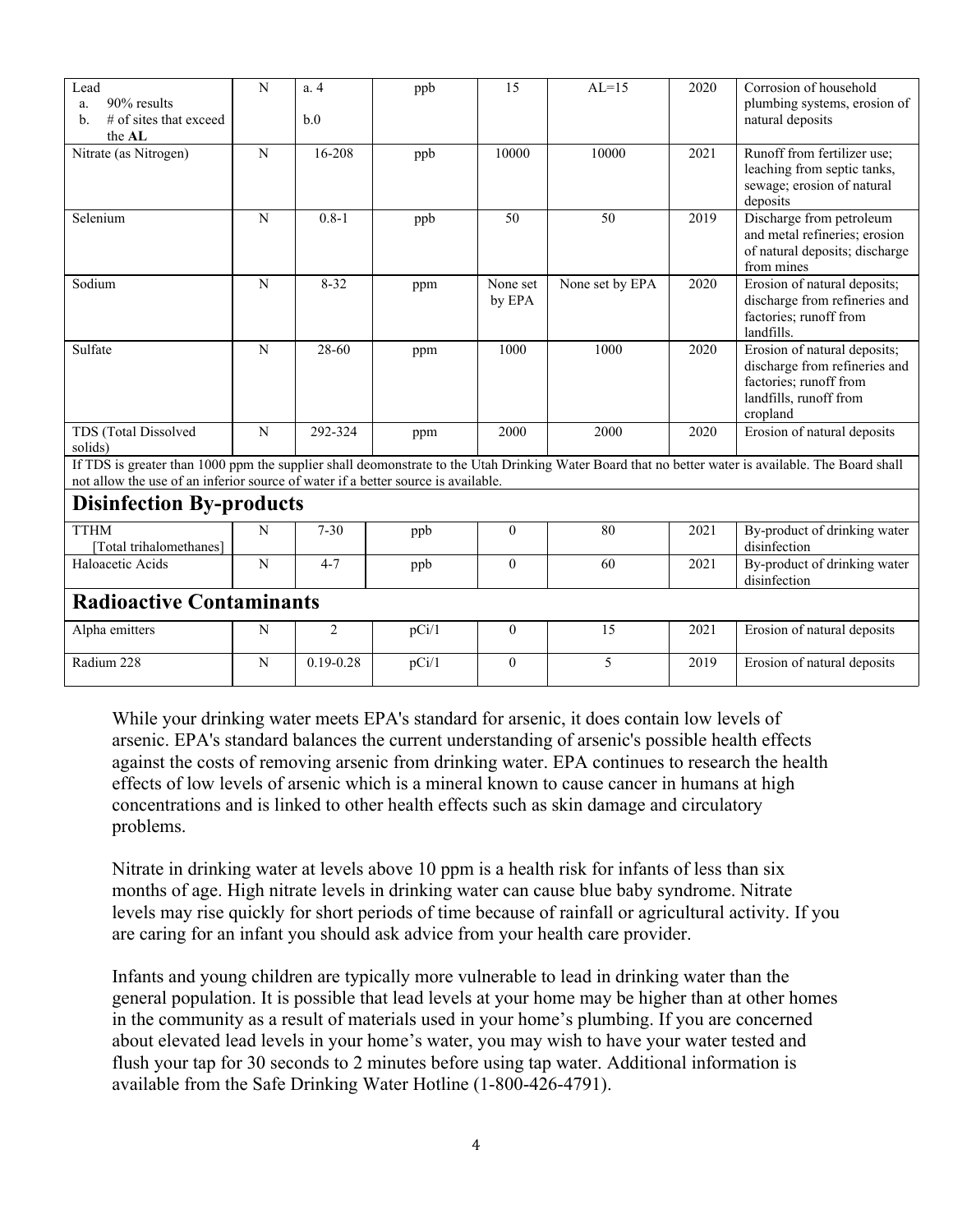If present, elevated levels of lead can cause serious health problems, especially for pregnant women and young children. Lead in drinking water is primarily from materials and components associated with service lines and home plumbing. Price River is responsible for providing high quality drinking water but cannot control the variety of materials used in plumbing components. When your water has been sitting for several hours, you can minimize the potential for lead exposure by flushing your tap for 30 seconds to 2 minutes before using water for drinking or cooking. If you are concerned about lead in your water, you may wish to have your water tested. Information on lead in drinking water, testing methods, and steps you can take to minimize exposure is available from the safe Drinking Water Hotline or at http://www.epa.gov/safewater/lead.

As you can see by the table, our system had no violations. We're proud that your drinking water meets or exceeds all Federal and State requirements. We have learned through our monitoring and testing that some constituents have been detected. The EPA has determined that your water IS SAFE at these levels.

All sources of drinking water are subject to potential contamination by constituents that are naturally occurring or manmade. Those constituents can be microbes, organic or inorganic chemicals, or radioactive materials. All drinking water, including bottled water, may reasonably be expected to contain at least small amounts of some contaminants. The presence of contaminants does not necessarily indicate that the water poses a health risk. More information about contaminants and potential health effects can be obtained by calling the Environmental Protection Agency's Safe Drinking Water Hotline at 1-800-426-4791.

MCLs are set at very stringent levels. To understand the possible health effects described for many regulated constituents, a person would have to drink 2 liters of water every day at the MCL level for a lifetime to have a one-in-a-million chance of having the described health effect.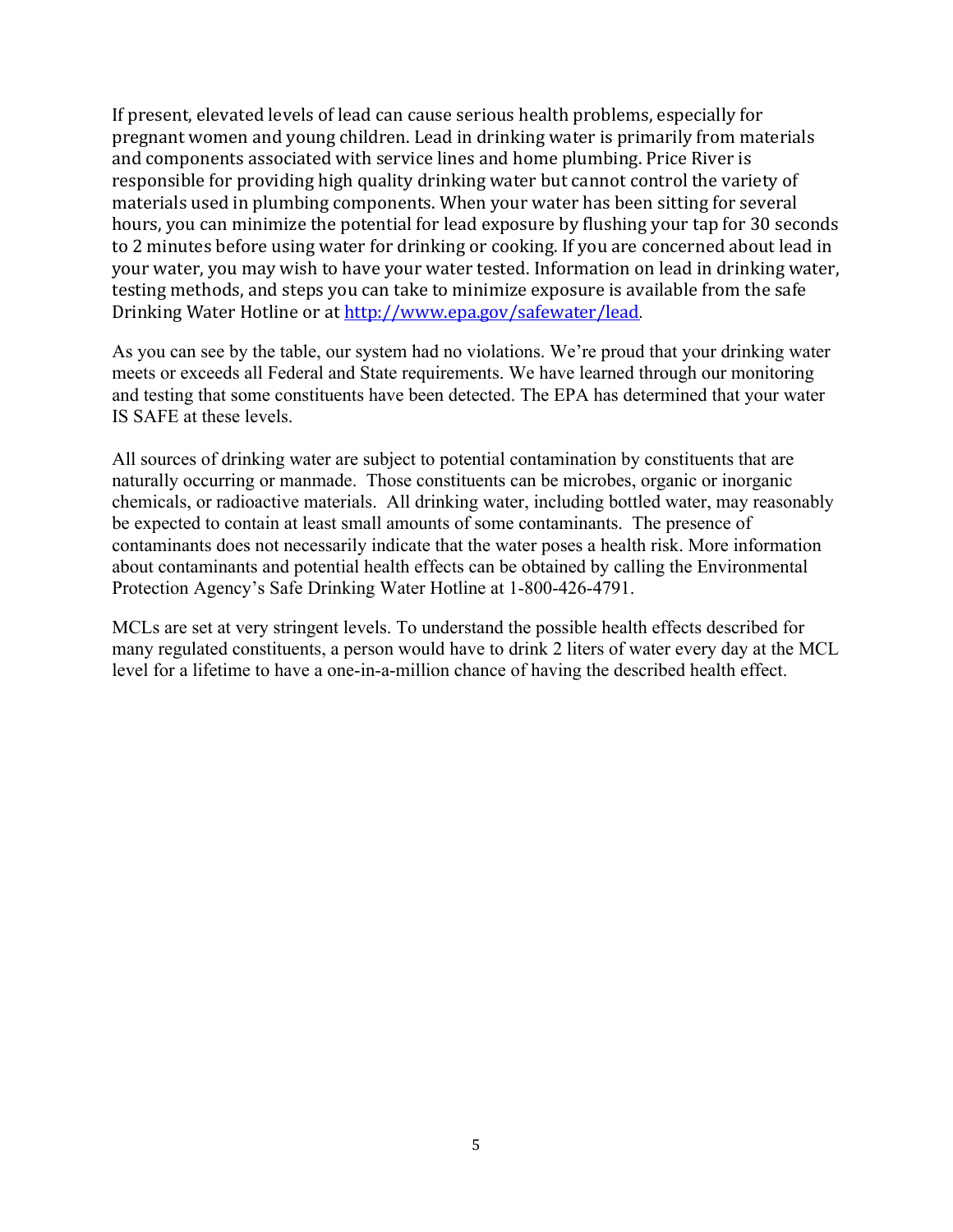Brandi Smith CCR Compliance Division of Drinking Water P.O. Box 144830 Salt Lake City, Utah 84114-4830

Dear Ms. Smith:

#### Subject: Consumer **Confidence Report for** *Price River 04020*

**Enclosed** is a copy of the *Price River* Consumer Confidence Report. It contains the water quality information for our water system for the calendar year 2021 or the most recent sample data.

We have delivered this report to our customers by:

#### *For systems with population of 500 or smaller (select method below):*

- **►** Posting a notice of the availability of the report in the following locations *(state the specific locations*), then mailing a copy of the report to those who request it. ‐‐‐‐‐‐‐‐‐‐‐‐‐‐‐‐‐‐‐‐‐‐‐‐‐‐‐‐‐‐‐‐‐‐‐‐‐‐‐‐‐‐‐‐‐‐‐‐‐‐‐‐‐‐‐‐‐‐‐‐‐‐‐‐‐‐‐‐‐‐‐‐‐‐‐‐‐‐‐‐‐‐‐‐‐‐‐‐‐‐
- $\triangleright$  Putting a notice of the availability of the report on our water bills, then mailing a report to those who request it.
- $\triangleright$  Making copies of the report available at the water office. ‐‐‐‐‐‐‐‐‐‐‐‐‐‐‐‐‐‐‐‐‐‐‐‐‐‐‐‐‐‐‐‐‐‐‐‐‐‐‐‐‐‐‐‐‐‐‐‐‐‐‐‐‐‐‐‐‐‐‐‐‐‐‐‐‐‐‐‐‐‐‐‐‐‐‐‐‐‐‐‐‐‐‐‐‐‐‐‐‐‐
- $\triangleright$  Mailing it directly to each customer.
- $\triangleright$  Making copies of the report available at the water office. ‐‐‐‐‐‐‐‐‐‐‐‐‐‐‐‐‐‐‐‐‐‐‐‐‐‐‐‐‐‐‐‐‐‐‐‐‐‐‐‐‐‐‐‐‐‐‐‐‐‐‐‐‐‐‐‐‐‐‐‐‐‐‐‐‐‐‐‐‐‐‐‐‐‐‐‐‐‐‐‐‐‐‐‐‐‐‐‐‐‐‐
- $\triangleright$  Publishing the availability of the report in the local newspaper, then sending a copy to those who request it.
- $\triangleright$  Making copies of the report available at the water office. ‐‐‐‐‐‐‐‐‐‐‐‐‐‐‐‐‐‐‐‐‐‐‐‐‐‐‐‐‐‐‐‐‐‐‐‐‐‐‐‐‐‐‐‐‐‐‐‐‐‐‐‐‐‐‐‐‐‐‐‐‐‐‐‐‐‐‐‐‐‐‐‐‐‐‐‐‐‐‐‐‐‐‐‐‐‐‐‐‐‐‐
- $\triangleright$  Publishing the entire report in the local newspaper.
- $\triangleright$  Making copies of the report available at the water office. ‐‐‐‐‐‐‐‐‐‐‐‐‐‐‐‐‐‐‐‐‐‐‐‐‐‐‐‐‐‐‐‐‐‐‐‐‐‐‐‐‐‐‐‐‐‐‐‐‐‐‐‐‐‐‐‐‐‐‐‐‐‐‐‐‐‐‐‐‐‐‐‐‐‐‐‐‐‐‐‐‐‐‐‐‐‐‐‐‐‐‐
- $\triangleright$  Publishing the entire report on the internet:
	- $\bullet$  It is located at the URL www.rwau.net/ccr/alpine
	- We notified each customer of the availability of the report in the monthly water bill.
	- We provided an opt-out option for any customer who would prefer to receive a paper copy.
	- We have made copies of the report available at the water system office.
	- $\bullet$  Since distribution we have received ## visits to the CCR web site.
	- We have received ## returned emails (bounced-back). We have notified those customers by either calling them or sending a notice to the billing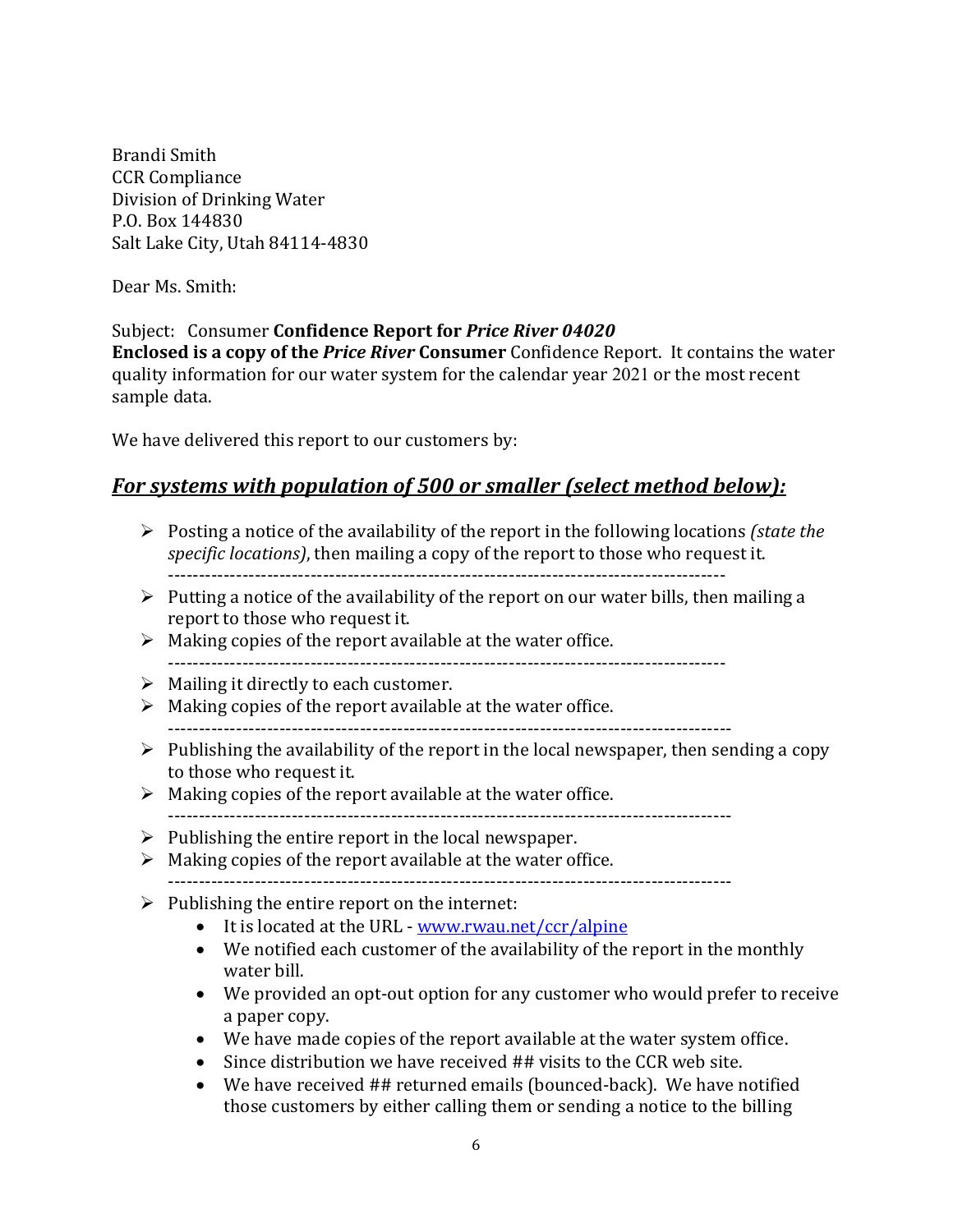address. 

### *For systems 500 – 10,000 population (select method below):*

- $\triangleright$  Mailing it directly to each customer.
- $\triangleright$  Making copies of the report available at the water office.
- ‐‐‐‐‐‐‐‐‐‐‐‐‐‐‐‐‐‐‐‐‐‐‐‐‐‐‐‐‐‐‐‐‐‐‐‐‐‐‐‐‐‐‐‐‐‐‐‐‐‐‐‐‐‐‐‐‐‐‐‐‐‐‐‐‐‐‐‐‐‐‐‐‐‐‐‐‐‐‐‐‐‐‐‐‐‐‐‐‐‐‐  $\triangleright$  Publishing the entire report in the local newspaper.
- $\triangleright$  Making copies of the report available at the water office. ‐‐‐‐‐‐‐‐‐‐‐‐‐‐‐‐‐‐‐‐‐‐‐‐‐‐‐‐‐‐‐‐‐‐‐‐‐‐‐‐‐‐‐‐‐‐‐‐‐‐‐‐‐‐‐‐‐‐‐‐‐‐‐‐‐‐‐‐‐‐‐‐‐‐‐‐‐‐‐‐‐‐‐‐‐‐‐‐‐‐‐
- $\triangleright$  Publishing the entire report on the internet:
	- $\bullet$  It is located at the URL www.rwau.net/ccr/alpine
	- $\bullet$  We notified each customer of the availability of the report in the monthly water bill.
	- We provided an opt-out option for any customer who would prefer to receive a paper copy.
	- We have made copies of the report available at the water system office.
	- $\bullet$  Since distribution we have received ## visits to the CCR web site.
	- We have received  $##$  returned emails (bounced-back). We have notified those customers by either calling them or sending a notice to the billing address.

## *For systems 10,000 – 100,000 in population (original method):*

 $\triangleright$  Mailing it directly to each billing address

We have also made a good faith effort to reach those customers not directly billed by using the following methods:

*(CCR preparer – delete this sentence and those below that do not apply)*

- $\triangleright$  Posting the CCR on the Internet at this web address -
- $\triangleright$  Mailing the CCR to postal patrons in the water system service area.
- $\triangleright$  Advertising the availability of the CCR in the news media.
- $\triangleright$  Publishing the CCR in a local newspaper.
- $\triangleright$  Posting the CCR in public places such as cafeterias or lunch rooms of public buildings.
- $\triangleright$  Delivering multiple copies of the CCR for distribution by single-biller customers such as apartment buildings or large private employers.
- $\triangleright$  Delivering the CCR to community organizations.
- $\triangleright$  Posting the CCR in libraries or schools.

#### *For systems 10,000 – 100,000 in population (internet option):*

- $\triangleright$  Publishing the entire report on the internet:
	- It is located at the URL www.rwau.net/ccr/alpine